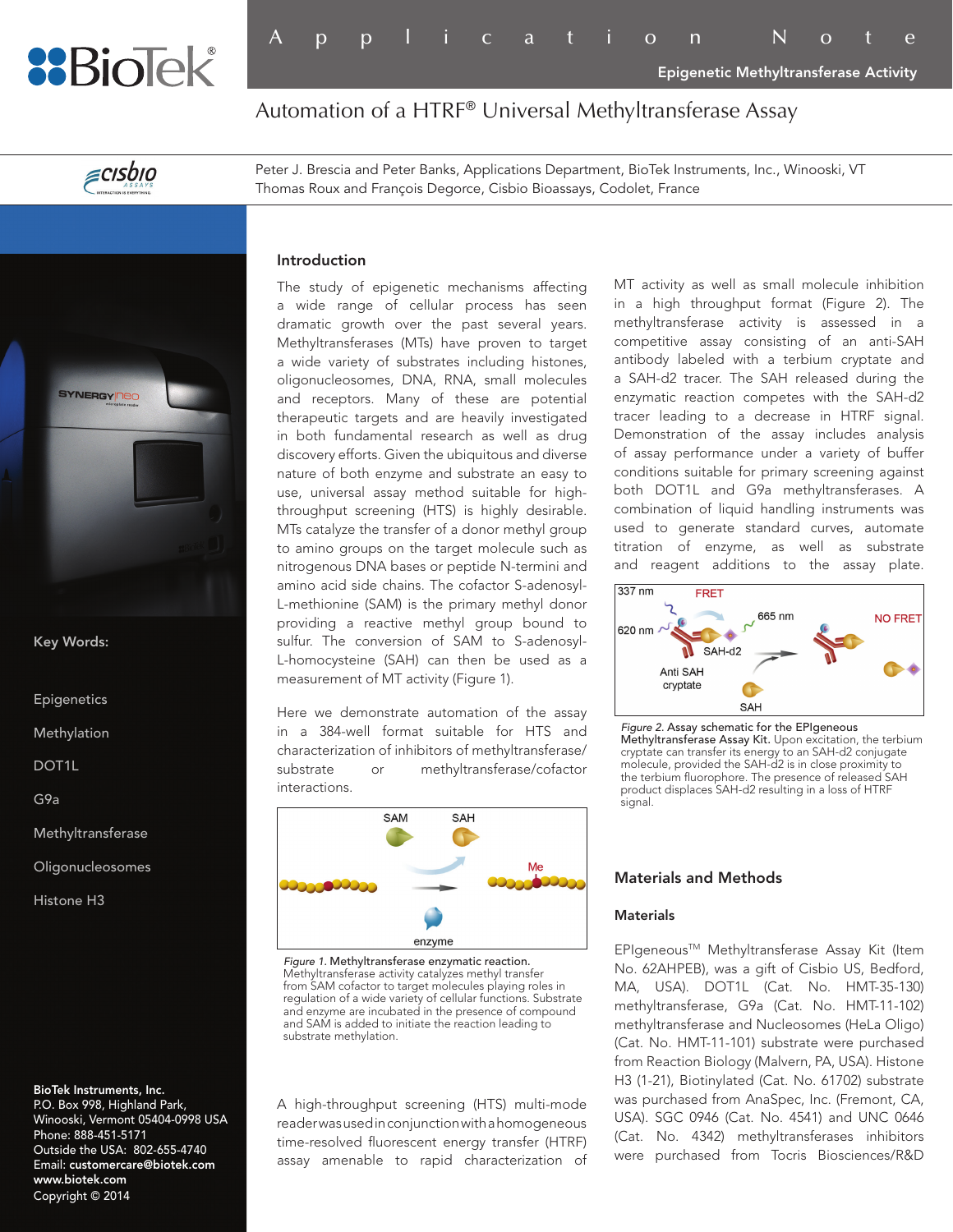Systems (Minneapolis, MN, USA). Assay plates used for all experiments were 384-well, white, low-volume Greiner plates (Cat. No. M3561040, Sigma-Aldrich Corp., St. Louis, MO, USA).

# Methods

Data was analyzed using Gen5 Data Analysis software (BioTek Instruments, Inc. (Winooski, VT), Microsoft® Excel® (Microsoft, Redmond, WA), and GraphPad Prism® (GraphPad Software, LaJolla, CA, USA).

# Reagent Preparation

Standard curves were prepared in various typical MT enzyme buffers<sup>1</sup>. Enzymes were prepared in enzyme reaction buffers specific to each MT at 2.5x the final concentration (f.c.) as previously described<sup>1</sup>. Compounds, substrate and SAM cofactor were prepared at 5x f.c. in the appropriate enzymatic buffer. Detection Buffer One was ready to use requiring thawing at RT, due to the presence of DMSO, prior to use. SAH-d2 was prepared in Detection Buffer Two. The concentration of SAH-d2 was prepared in accordance with the manufacturers' recommendations dependent on the SAM concentration used for each MT reaction. Anti-SAH-Tb cryptate Ab. was prepared by diluting 50-fold in Detection Buffer Two. Inhibitors were prepared at 5x f.c. in the appropriate enzyme reaction buffer as were SAM/SAH standards (Table 1). The assay was performed as depicted in the workflow diagram below (Figure 3).

| <b>Buffer 5</b>    | 50 mM Tris-HCI pH 8.8, 10 mM              |
|--------------------|-------------------------------------------|
| G9a                | NaCl, 1 mM DTT, 0.01% Tween20             |
| Buffer 6           | 50 mM Tris-HCI pH 8.5, 50 mM              |
| DOT <sub>1</sub> L | NaCl, 5 mM MgCl2, 1 mM DTT, 0.01% Tween20 |

*Table 1.* Methyltransferase Enzymatic Buffers.

# Liquid Handling

A Precision™ Microplate Pipetting System was used to serial titrate enzyme and inhibitors across a 96-well plate, as well as mix and transfer various concentrations of SAM/SAH for development of standard curves. Prepared enzyme and inhibitor titrations and SAM/SAH standard curves were transferred from 96-well reagent plates to 384-well assay plates manually. A MultiFlo™ Microplate Dispenser was used to dispense EPIgeneous Methyltransferase reagents to the 384-well assay plates.



*Figure 3.* Automated Assay Procedure. Titration and preparation of standard curves was accomplished by Precision. Inhibitor, substrates, and assay specific reagents dispensed using MultiFlo. Detection of 620 and 665 nm signals accomplished using the Synergy Neo.

# Microplate reader settings

Following incubation the fluorescent signals were read on the Synergy™ Neo using 330/80 nm excitation and 620/10nm and 665/8nm emission filters, along with a 650 nm cutoff dichroic mirror with matched dual PMT technology. The above parameters are summarized below in table 2.

# Data reduction

HTRF ratio values are reported as the ratio of acceptor fluorophore intensity/donor fluorophore intensity (665/620 nm)\*10,000. The HTRF ratio was plotted versus log percent (%) SAM conversion.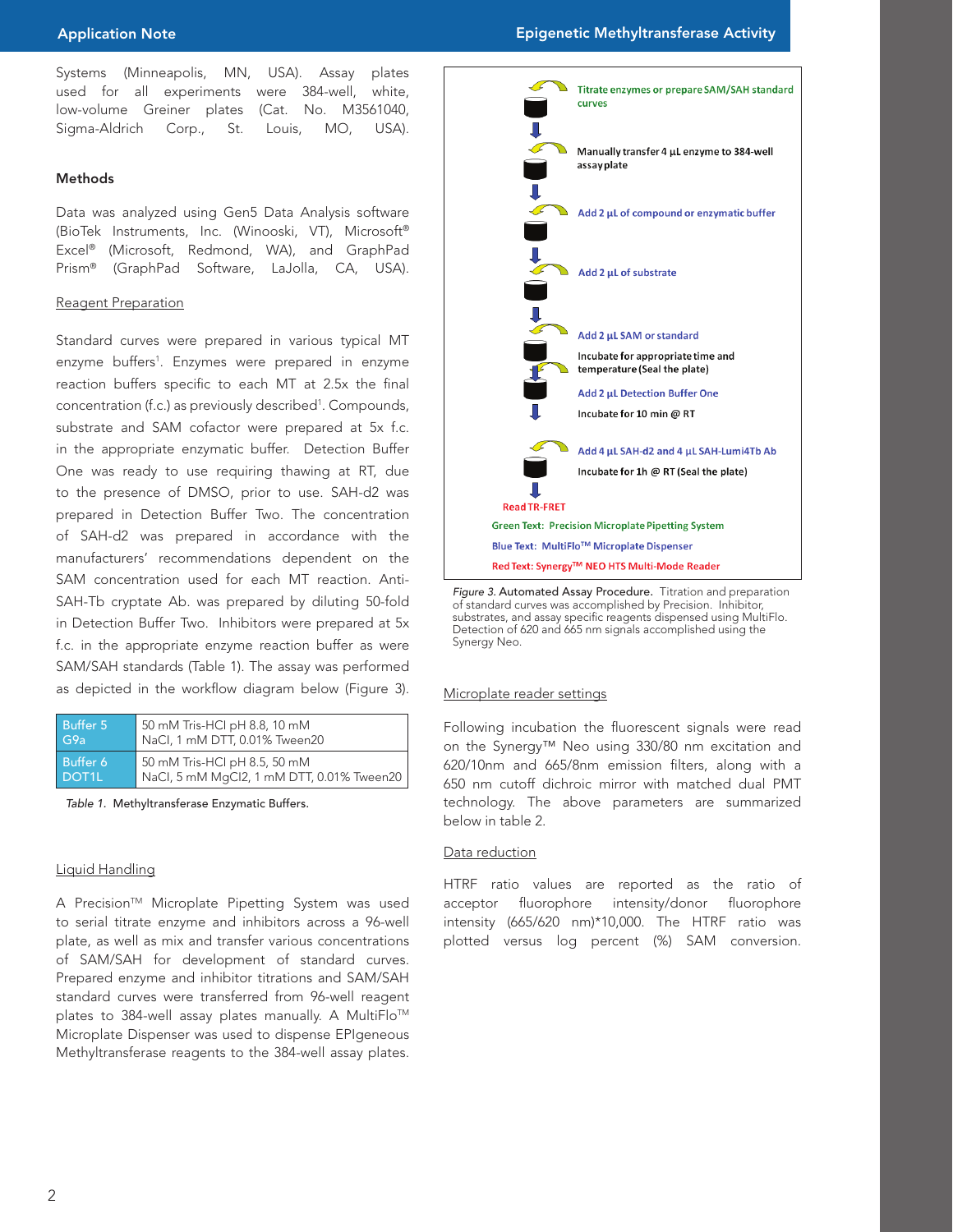| Synergy <sup>™</sup> Neo Read Parameters |             |  |  |
|------------------------------------------|-------------|--|--|
| <b>Filter Sets</b>                       |             |  |  |
| Mode                                     | Dual PMT    |  |  |
| Excitation                               | 330 nm      |  |  |
| <b>Dual Emission</b>                     | 620/665 nm  |  |  |
| Gain (Side/Top PMTs)                     | Auto        |  |  |
| <b>Read Speed</b>                        |             |  |  |
| Read Speed                               | Normal      |  |  |
| Delay after Plate Movement               | 0           |  |  |
| Measurement per Data Point               | 25          |  |  |
| <b>TRF Parameters</b>                    |             |  |  |
| Delay                                    | 150 µsec    |  |  |
| Data Collection Time                     | 500 µsec    |  |  |
| <b>Read Height</b>                       |             |  |  |
| Auto-Adjust Determined                   | 8.5 mm      |  |  |
| <b>Light Source</b>                      |             |  |  |
| Source                                   | Xenon Flash |  |  |
| Lamp Energy                              | Low         |  |  |

*Table 2.* Synergy Neo HTRF Read Parameters.

### Results

# Standard curves

SAM/SAH standard curves were prepared in enzymatic buffers typical of those used for methyltransferases reaction chemistry to demonstrate assay compatibility and robustness of automated methods. The standard curves mimic SAM-to-SAH conversion. A 9-point standard curve, with a zero point, was prepared in distinct enzyme buffers in a 96-well assay plate by preparing and mixing 50 µL of a 1:3 serial dilution of either 0.5 or 1 µM SAH calibrator with 100 µL 0.5 or 1 µM SAM, respectively. Four replicates of each dilution were transferred to a 384-well assay plate. The assay plate was prepared and incubated as described above. Additional reagents were added as depicted above and incubated for the appropriate time. Following the one hour incubation period the plate was read on the reader and the HTRF ratio was plotted versus log SAM concentration (Figure 4).



*Figure 4.* SAM/SAH standard curves. Standard curves were generated in enzymatic buffers to mimic methyltransferase activity resulting in SAH production. Various concentration of SAH calibrator was mixed with SAM while maintaining a constant total concentration ([SAM] + [SAH]) throughout.

### Enzyme Titration

An 8-point 1:10 serial dilution series, with a zero point, was prepared in a 96-well plate for each enzyme tested. Each dilution point was transferred to the assay plate in quadruplicate. Reactions were allowed to proceed as previously described. Reactions were stopped by the addition of Detection Buffer One, incubated for 10 min., followed by the addition of the remaining detection reagents. The assay measurements were taken following the final incubation period and plotted as log enzyme concentration vs. HTRF ratio (Figure 5).



*Figure 5.* Enzyme titrations. A) DOT1L enzyme titration with oligonucleosome substrate and B) G9a enzyme titration with H3 (1-25) peptide substrate.